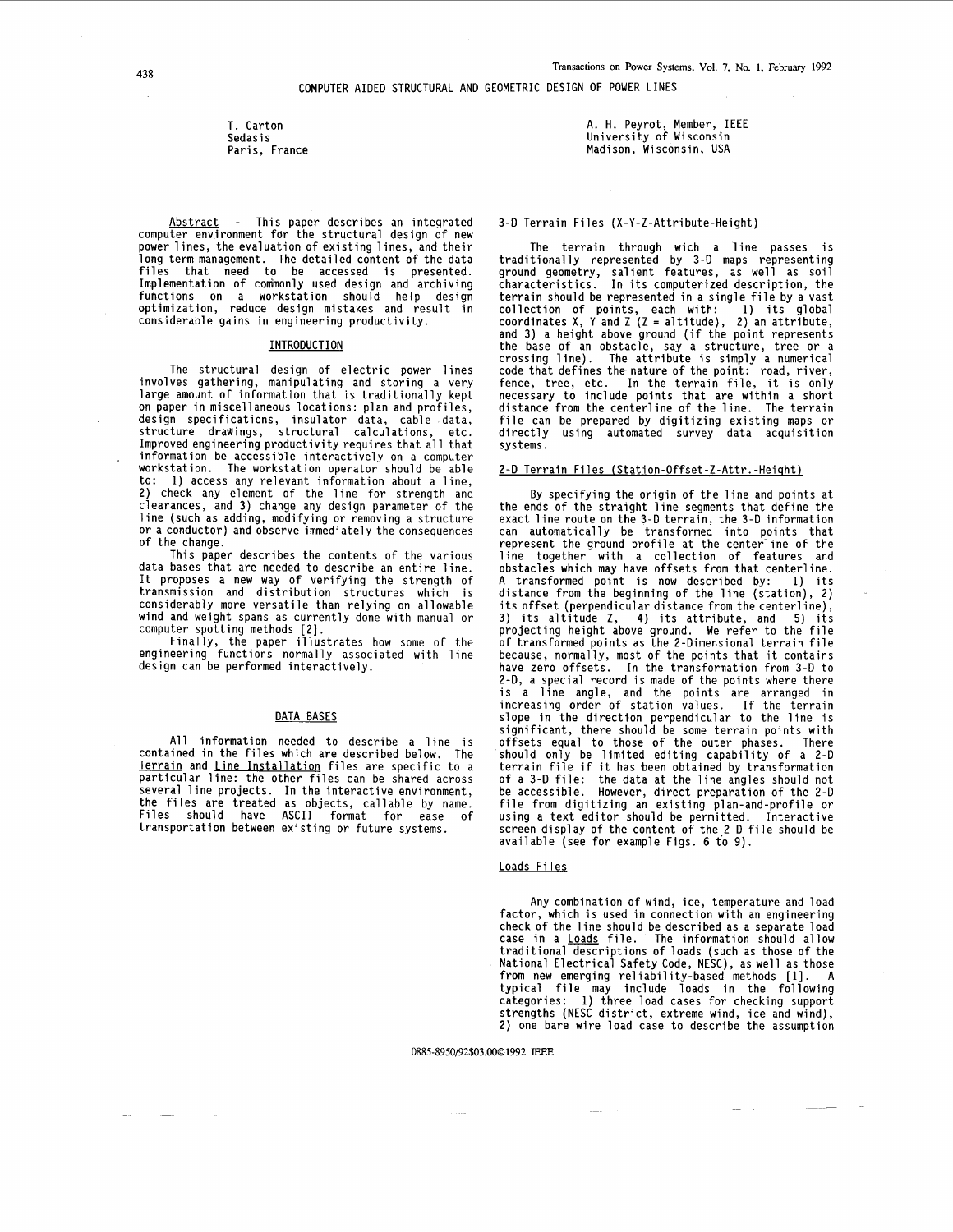<span id="page-1-0"></span>**for long term creep, 3) two bare wire load cases under which the initial and final cable tensions are checked**  one high temperature bare wire case to check ground **clearances, 5) one cold temperature bare wire case to check uplifts, and 6) one or more load cases for checking insulator swings, clearances to obstacles or interphase clearances.** 

### **A1 1 owabl e C1 earances Fi 1 es**

**Allowable clearances from phases to objects on the ground (defined previously by their attributes in the Terrain file) and clearances between cables are included in an Allowable Clearances file. Allowable insulator swings are defined in the Support file as described bel ow.** 

#### Support Files (Structure-Insulator-Foundation)

**The support file concentrates in one place all the design information that pertains to a specific structure type and height. As discussed below, the structure file**  also contains insulator and foundation data. The<br>various data blocks in the file are: 1) structure<br>height and top geometry, 2) insulators configurations<br>and allowable properties, and 3) strength data.<br>Strength data can eit **wind and weight spans, or, better, be related to the strengths of critical axial or bending components as described later.** 

**Structure heiqht and tor, qeometry. This block describes the locations** of **the attachment points of the**  ground wires or the insulators, relative to a local<br>coordinate system x,y as shown in Fig. 1 for a double<br>circuit tower. The local coordinate system is located<br>in the transverse plane of the structure at a distance HT (structure height) above the center of the base.<br>There is one set of attachment points (triangles,<br>circles and squares in Fig. 1) for each potential set<br>of cables. All cables in one set are assumed identical.<br>Within one **consecutively in order that individual cables (or** 



**Fig. 1 Structure top geometry and insulators** 

**phases) can be identified. Switching phase numbers in otherwise identical structures will allow modeling** of **transposition. For V-type or stand-off insulators, there are two attachment points per phase.** 



**Fig. 2 Loads on tower of Fig. 1** 

**Insulators. This block describes, attachment**  points set by attachment points set, the means by which<br>corresponding cables are connected. The connections can<br>be made with: 1) clamps, 2) strain insulators, 3)<br>suspension links or insulators, 4) V-type insulators,<br>or 5) **treated as extensions of the structure, i.e. the tips of the posts are structure attachment points which then belong to the first data block: the posts themselves are treated as bending components as described below. Insulators are characterized by their geometry, strength, as well as allowable swing angles. The inclusion of insulators in the structure file, rather than in a separate insulator file, is dictated by the fact that allowable swing angles are structure specific.** 

**Strenqth data. One convenient way to describe the strength of a support is by its allowable wind and weight spans for given line angles. This is the method used in manual spotting of structures as well as in most**  should realize that allowable spans are not intrinsic properties of a support because they depend also on design loads, supported cables and their installation **tensions: any change in load assumptions and use of cables invalidates the allowable spans. Therefore, a1 ternates to the wind/weight span method should be available. Two alternate methods are described herein: 1) the component influence coefficients method, and 2)** 

**the full analysis method. With the component influence coefficient method, the structure is described by a collection of axial and bending components. The total number of individual components need not be the number of physical elements, but a smaller number of critical ones, as will become clear later. Consider the double circuit tower in** 

 $\mathcal{L}$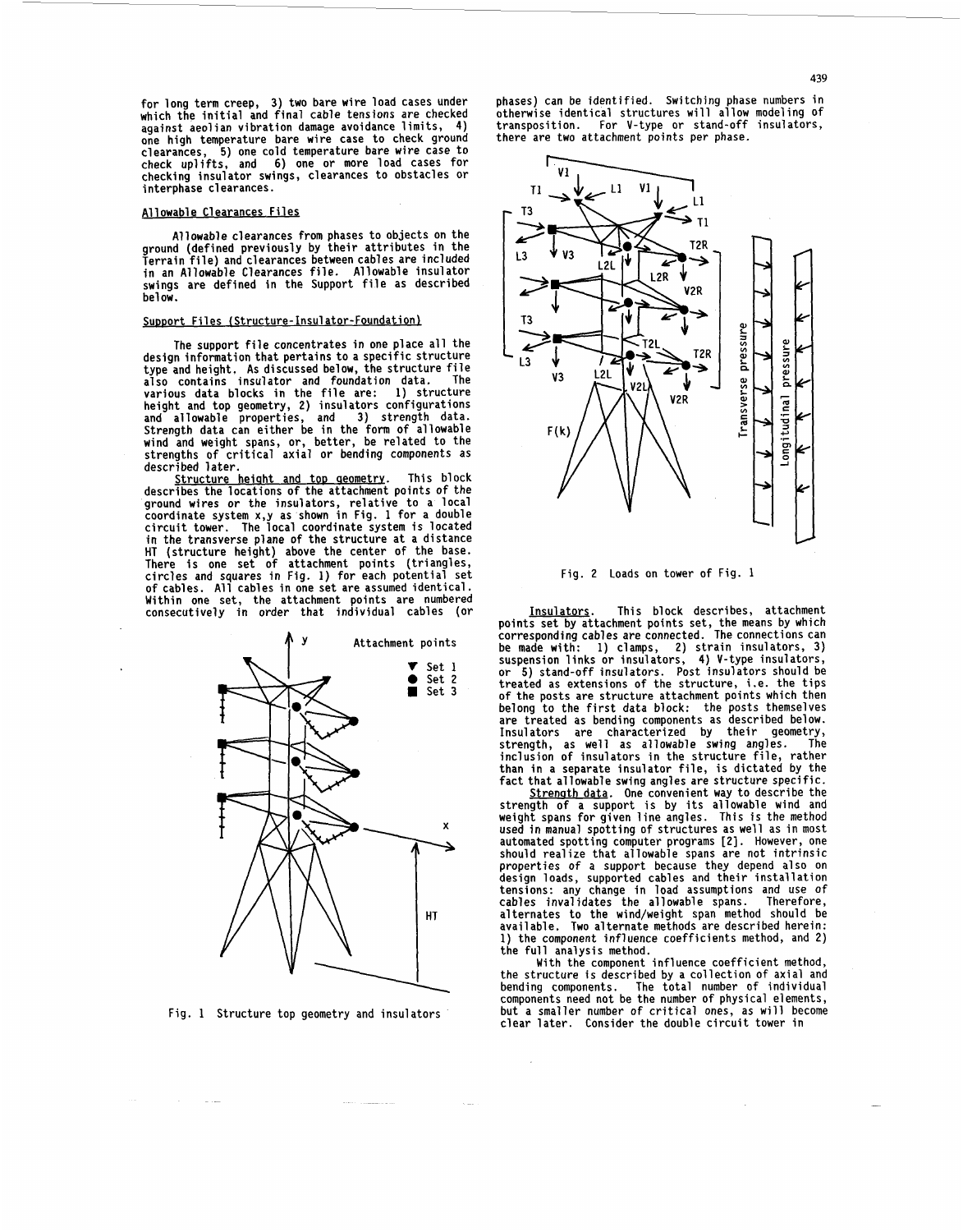440

**[Fig. 2.](#page-1-0) Once its terrain location and those of its neighbors are known, and the various cables are installed, the vertical, transverse and longitudinal components of the forces at all attachment points can be computed in a fraction of a second. A traditional computer structural analysis of the entire structure** 



**Fig. 3 Components force influence coefficients** 

**(which is the basis of the full analysis method and which would take a few seconds on current generation microcomputers) could then be performed to verify its strength capability. However, this may not be desirable**  a time in an interactive environment where, after pointing with a mouse to a structure, one would expect an almost immediate message as to the adequacy of that **structure. Second, one may object to the amount of data kept in the support file. The solution to the requirement of speed and reduced data is to compute the forces, F(k), through simple multiplication of force influence coefficients by a few components of wire loads and pressures (shown in Fig. 2). Note that each component of wire load may appear twice or three times, and therefore only needs to be accounted for once. A force influence coefficient for component "k" is the force in that component caused by either: 1) a group of unit loads applied in the vertical, transverse or longitudinal direction at a set of structure attachment points (see Fig. 3.a for the effect of the vertical loads at the right attachment points in cable set 2), 2) a unit transverse or longitudinal pressure (see Fig. 3.b or c), or 3) the weight of the tower. Component "k" in [Fig. 2](#page-1-0) has a total of 15 influence coefficients. Storing a matrix of 15x500 force coefficients and a matrix of 2x500 component tension and compression capacities, allows the verification of the adequacy** of **500 axial components to be made in a fraction of a second. The two matrices of force coefficients and component capacities can automatically be generated by the tower analysis and design program that was used for the initial design of the tower.** 

**The above discussion was restricted to structures with axial-type components (self-supporting or guyed** 

 $\sim 100$  GeV states at  $\sim 100$ 

**latticed towers). However, the concept of representing**  a structure by a correction or components is equarity<br>applicable to structures with bending-type elements,<br>such as poles and frames. Consider the single circuit<br>wood pole in Fig. 4. It may be decided that the **strength of that pole and its arms need only be checked at the base of one arm (Section A-A) and at the base of the pole (Section E-E). In that case, the support is modeled with only two bending-type components. This is**  certaining satisfactory in many applications where it can<br>those selected as components. In components such as<br>those selected as components. In components such as those serective as components. In the small force  $F(k)$  and the bending moments about the two principal axes, MX(k) and MY(k), **can also be computed rapidly from a matrix of force and**  moments influence components in the components can be checked by any specified interaction equation relating forces and moments to corresponding capacities or allowable stresses.

**The strength verification by the component influence coefficients method assumes 1 inear structural behavior under load. Significant P-Delta effect can be handled by multiplying moments by a factor such as: 1** 

**Moment amp1 ification factor** = **<sup>1</sup>**- **p/pCR** 

where P and P<sub>CR</sub> are total vertical and buckling loads, **respectively. However, when substantial deflections are expected, it is recommended that the full analysis method be used.** 

**With the full analysis method, all data needed for a detailed structural analysis of a support are included in the support file. Performing a structure check can then be as simple as pointing to a structure on a plan/ profile, and waiting a few seconds for the software to automatically: 1) calculate loads, 2) transfer control**  and appropriate files to a structural analysis program,<br>and 3) return with conclusions in a window of the<br>plan/profile environment. The authors believe that with<br>the advent of more powerful workstations, the full<br>analysis **checking existing lines or upgrades. It also allows** 

**viewing of the detailed geometry of the structure. Foundations data should also be part of the strength block. The foundations can be treated just like any other component.** 

**Other blocks. Other blocks of text of numerical data can be added to the support file.** 



**Fig. 4 2-Components wood pole model**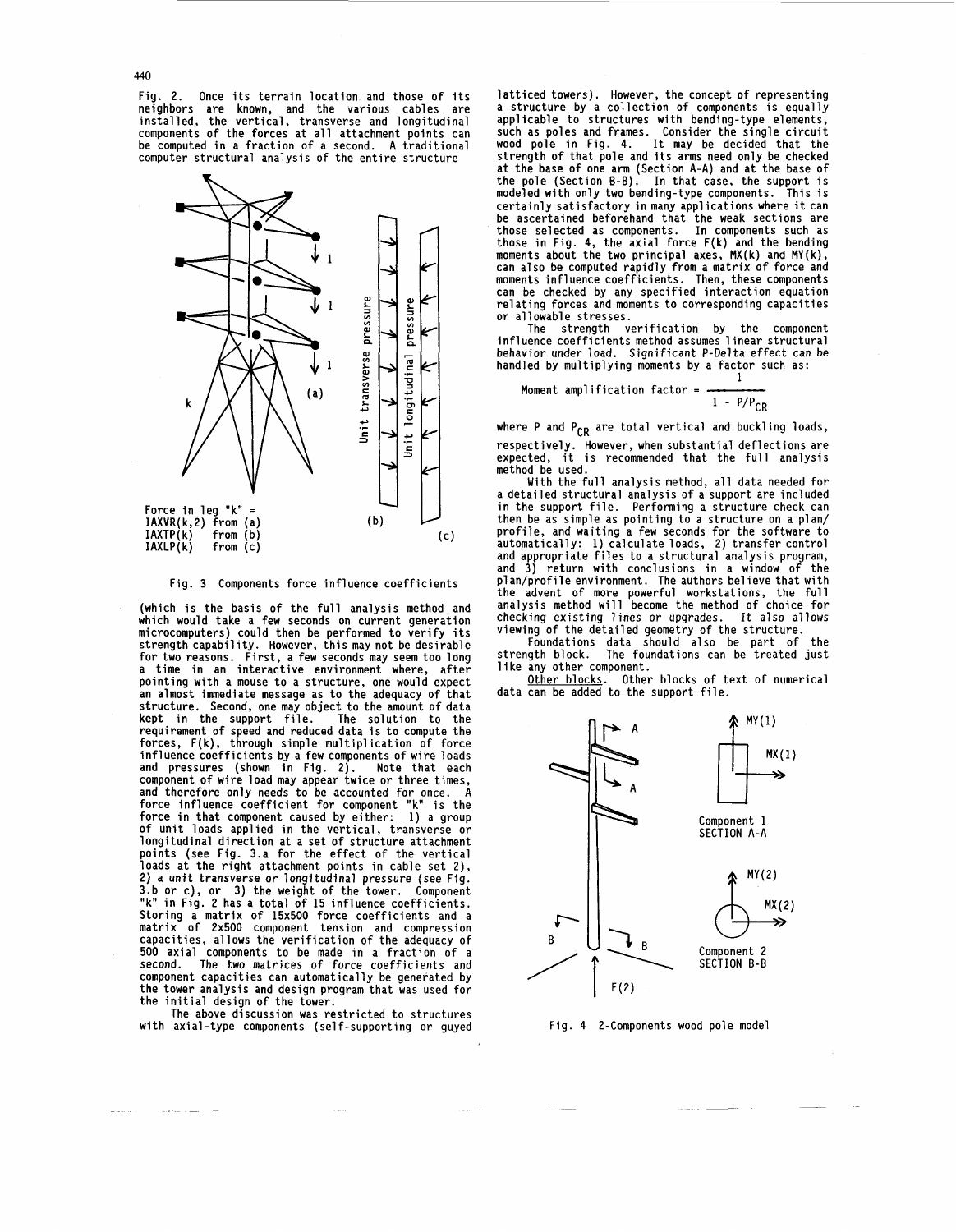### **Cable Files**

**Ground wires and conductor properties are kept in a library of cable files. For each cable, there is a file that includes: description, cross section area, outside diameter, unit weight, ultimate tension, thermal expansion coefficient and whatever set of parameters is necessary to describe nonlinear stress-strain relationships and creep behavior [3,5]. It is appropriate to name the file after the cable code name (for example KIWI or 3#6AW).** 

## **Line Installation File**

**This file includes information on structures**  particular line. Wherever a structure is located on the terrain, its location and type (defined by reference **to a support file), is kept. The installation conditions for the cables require that, for each set of cables, and for each section of that set, a cable type and its reference tension be known. A section corresponds to one or more spans over which the horizontal component of cable tension is assumed constant. It is the length of line over which a ruling span is calculated and is usually the length of line between strain attachments. In Fig. 5, the ground wire** 



#### **Beginning and end of circuit section for**  ruling span calculation

### **Fig. 5 Various cable sets installation conditions**

**is part of cable set CSl. Assuming that structures A and D are relatively rigid at the ground wire attachment points and that structures B and C are somewhat flexible, a ground wire section is defined between structures A and** *D.* **Cable set CS2 has one section between structures A and C. It is interrupted between structures C and D, and it starts again after structure D. The ends of the section for cable set 3 are.beyond the limits of the figure. One should be able to install any cable set at any tension in any section. The section limits, which by default are at locations of clamps or strain insulators, can be specified. They are kept in the line installation file. It should be possible to specify the installation of any section by specifying one of the following conditions: 1) specify limits of tensions for several load cases and let the computer find the tightest installation that does not violate any of the limits (option at design stage), 2) specify a tension under a given load case, or 3) specify a sag in a given span for a given load case.** 

**All the files described above, except the "Line Installation File", can be created and modified** 

**individually by other programs or through the use of interactive input screens. However, the content of the Line Installation File is the result of actually building or modifying the line computer model interactively. The building and modifying functions should be as simple and direct as possible, preferably through the use of a mouse and pull-down menus. The following section describes some of the basic functions that should be available to describe a line, check its**  compliance with codes, produce permanent records such as construction plan and profile drawings, etc.

# **DESIGN AND EVALUATION FUNCTIONS**

**The screen-based line installation and evaluation program will be referred to herein as CALD, for Computer-Aided Line Design. Some of the desirable functions (Commands) that should be available in a CALD**all accessed from pull-down menus arranged under the **following major headings which are initially present at the top of the computer screen:** 

## **Files Views Supports Sections Infos Calculations**

**Functions availables under each major heading are:** 

Files

| 152         |                                                  |
|-------------|--------------------------------------------------|
| About       | : print name of project being viewed             |
| 0pen        | : load a project file - transfer to a            |
|             | submenu requesting (or verifying) names          |
|             | of:                                              |
|             | 1) 2-D terrain file                              |
|             | 2) loads file                                    |
|             | 3) allowable clearance file                      |
| Save        | : save project file                              |
| <b>Plot</b> | : prepare DXF or equivalent file for             |
|             | permanent plotting on CAD system                 |
|             | DOS-Shell : access DOS temporarily and return to |
|             | CALD where left off                              |
| Quit        | : leave CALD                                     |
|             |                                                  |

Views **Different functions for manipulating picture of entire line: colors, text, zooming, panning, scaling, setting parameters for plotter, etc. For example, with a few keystrokes and mouse moves[,](#page-4-0) one can go from the global 31-span view of in [Fig. 6](#page-4-0) to the detailed view near structure 26 (with ground clearance line, structure numbers and span lengths visible) as shown in [Fig. 7.](#page-4-0)** 

## **SUDDOrtS**

**The selection of a support and its location in connection with the commands below is done by pointing with the mouse.** 

| Add          | : add a support at location of pointer -<br>support name to be provided                      |
|--------------|----------------------------------------------------------------------------------------------|
| Remove       | : remove support at location of pointer                                                      |
| Replace      | : replace support by another one                                                             |
| Move         | : grab support and move it                                                                   |
| Move on      | : grab support and move it to closest<br>point defined on profile                            |
| <b>Store</b> | : store info. about support at pointer                                                       |
| Copy         | : add support currently Stored at pointer                                                    |
| Info.        | : show information about support:<br>Name, height, insulators, back and<br>ahead spans, etc. |

**Sections** 

**The commands are used to describe the various cables and their installation conditions. As described previously, a separate section needs to be used every time a different combination of cable type and horizontal component of tension may occur. The ends of a section are automatically determined by information in the support file.**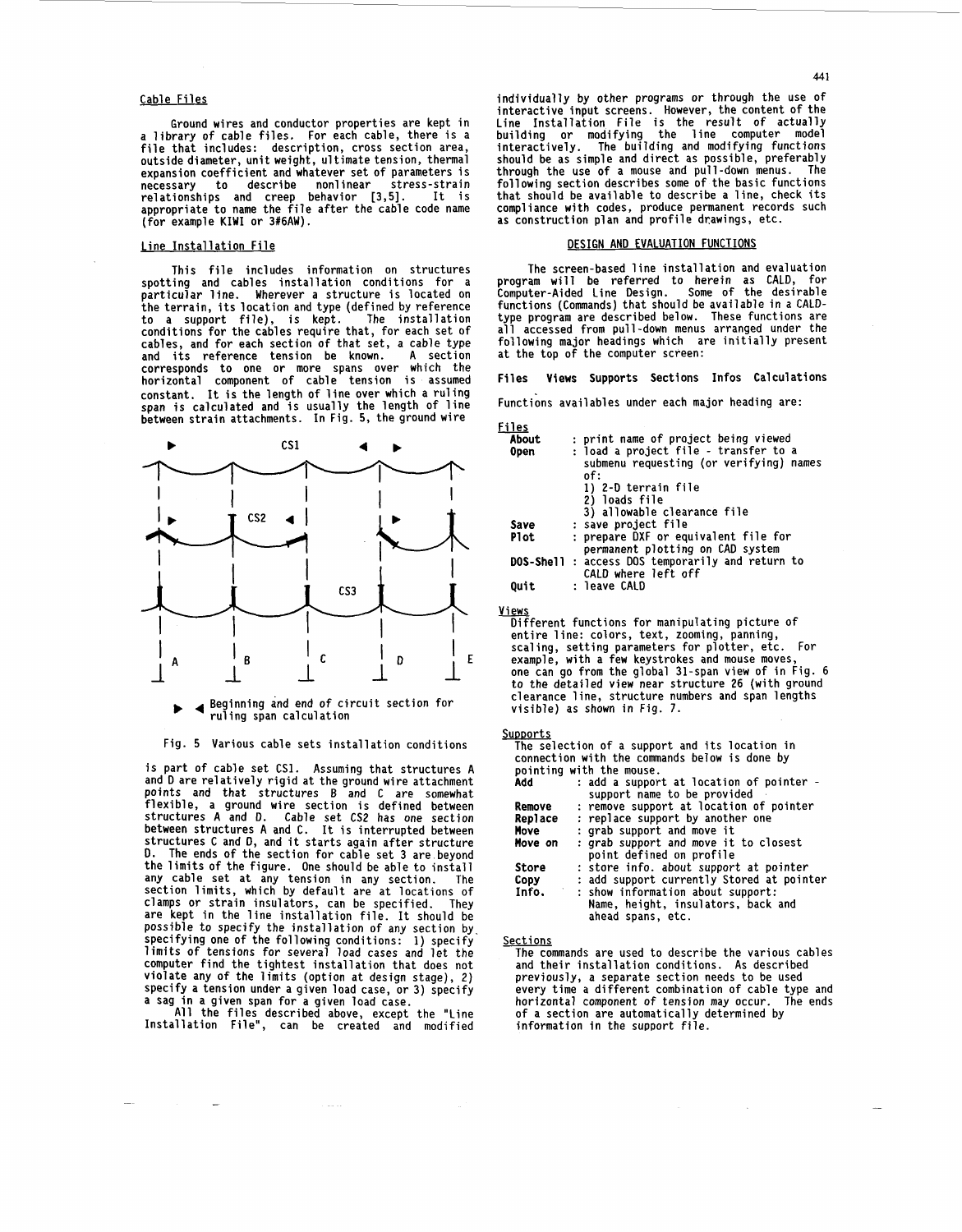<span id="page-4-0"></span>

Fig. 6 Overview of 31-span line segment



Fig. 7 View inside window shown in Fig. 6

| String  | : 1) point to support at origin of span<br>and give number of attachment set<br>(see Fig. 1)<br>2) point to support at end of span<br>and give number of attachment set<br>3) provide name of cables in set |
|---------|-------------------------------------------------------------------------------------------------------------------------------------------------------------------------------------------------------------|
| Sag     | : provide information for tensioning a                                                                                                                                                                      |
|         | specific section                                                                                                                                                                                            |
| Modify  | : change any of the above information                                                                                                                                                                       |
|         |                                                                                                                                                                                                             |
| Remove  | : remove a section - identified by number                                                                                                                                                                   |
| Info.   | : show information about all sections .                                                                                                                                                                     |
|         | traversing the vertical plane at the<br>location of the pointer (mouse)                                                                                                                                     |
| Infos   |                                                                                                                                                                                                             |
| Terrain | : give coordinates and description of                                                                                                                                                                       |
|         |                                                                                                                                                                                                             |

| , , , , , , , , , , | . YIVE COUTUTHALES AND DESCITIFION OF                              |
|---------------------|--------------------------------------------------------------------|
|                     | item pointed to                                                    |
|                     | Vert.dist.: give vertical distance between two<br>indicated points |
| Dist.               | : give actual distance between 2 points                            |

**Calculations** 

For each one of the calculation types described below, the number of one **or** more corresponding load case *is* requested. If not identified, the applicable load cases are those defined as defaults

- in the loads file. Results of the calculations appear in windows that temporarily overlap the
- current line view.<br>Loads : show c : show components of loads on support pointed to
- Support pointed to<br>: verify strength of support pointed to<br>for load cases indicated
- Section for load case indicated : compute tension in section pointed to
- Ins. clea.: check insulator clearances at indicated
- support<br>: check clearances between point on Clear. : check clearances between point on terrain and nearest phase or nearest section
- Cab.clear.: check clearances between pairs of
- specified cables<br>Line : check entire line for strength and clearances: print a summary of all deficiencies - this function may take a substantial amount of time and is therefore not "interactive"



Fig. 8 Four-span line section described in **Ref. <sup>5</sup>**



Fig. 9 Line after removing support 27 in Fig. 7

While the CALD program has the potential to perform a very large number of line engineering tasks, it may also be used to solve problems of smaller scope. For example, the problem of determining design wire loads at a take-off substation structure (support 1 in Fig.